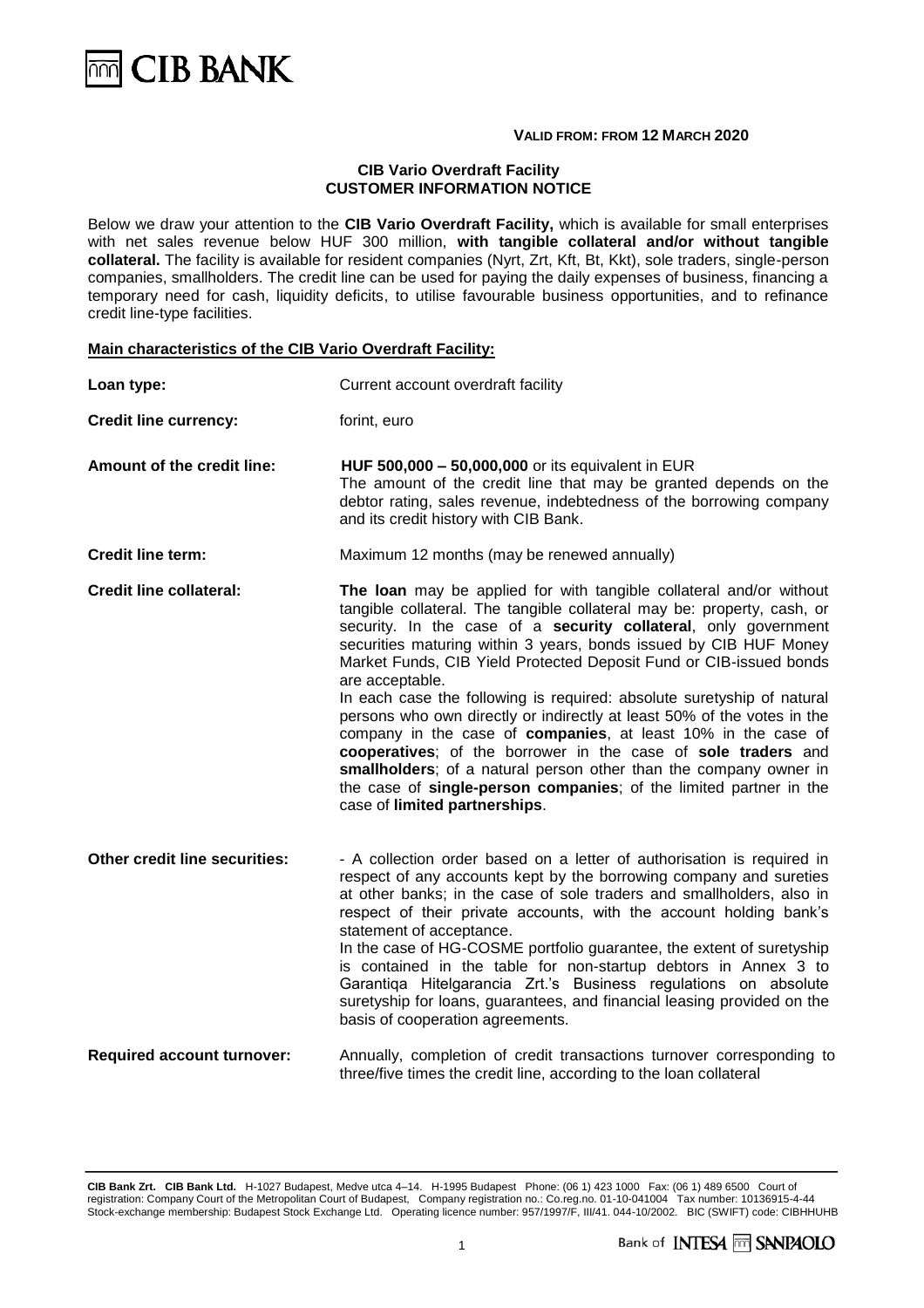# **CIB BANK**

The valid terms for the products are contained in the effective **List of Conditions for the CIB Overdraft Facility for small enterprises.**

#### **Main conditions applicable to the borrower:**

- ➢ Not subject to bankruptcy, liquidation or final settlement proceedings, and no foreclosure proceeding has been launched against it, either in the past 3 years or at present; tax number is not suspended or cancelled;
- $\triangleright$  Has no overdue public debt;
- ➢ No ongoing lawsuit filing is indicated in the company registration certificate of the applicant;
- $\triangleright$  There must be no transfer orders of authorities enforced against the company's bank account held at CIB Bank;
- ➢ At least one full closed year of business operation;
- $\triangleright$  The company's equity must not be negative and must be at least equal to subscribed capital;
- $\triangleright$  Not listed in the CCIS with a disqualifying entry;
- $\triangleright$  The customer's loans at CIB Bank have not been restructured in the past 12 months;
- $\triangleright$  In the past 12 months, there have been no official transfer orders against the customer's account kept at CIB that were not fulfilled or were only partially fulfilled for more than 35 days, and no such orders are currently outstanding;
- ➢ Has no other overdraft facility at CIB Bank in the same currency (except where it repays or refinances it until disbursement).
- $\triangleright$  The full list of grounds for exclusion from the absolute suretyship of Garantiqa Hitelgarancia Zrt. is contained in Section 4 of the Business regulations on absolute suretyship for loans, guarantees, and financial leasing provided on the basis of cooperation agreements is available here: <https://garantiqa.hu/penzugyi-intezmenyeknek/uzletszabalyzat/>

# **Main conditions applicable to the absolute surety:**

- $\triangleright$  An adult Hungarian citizen or adult citizen of an EU member state, or a private individual with dual or multiple citizenship including citizenship of an EU members state, who has had a registered (permanent) address in Hungary for at least 3 years;
- $\triangleright$  In all cases the absolute suretyship of the two largest owners is required, but one surety is also acceptable if that person's ownership ratio in the enterprise is at least 50%. If the owners of the enterprise include another enterprise, then the absolute suretyship must in all cases be provided by the private individuals who are – either directly or indirectly – the largest owners. In the case of a single-owner limited liability company (Kft) one surety is required. In the case of sole traders or single-person companies and smallholders, the absolute suretyship of another natural person/in the case of single-person companies, of a natural person other than the owner, is required.
- ➢ The full list of grounds for exclusion from the absolute suretyship of Garantiqa Hitelgarancia Zrt. is contained in Section 4 of the Business regulations on absolute suretyship for loans, guarantees, and financial leasing provided on the basis of cooperation agreements is is available here: <https://garantiqa.hu/penzugyi-intezmenyeknek/uzletszabalyzat/>

# **To apply, you need to submit the following documents to the bank branch that manages the account:**

➢ Fully completed **Application Form** appropriate for the requested type of credit facility, signed by the company and the sureties;

**CIB Bank Zrt. CIB Bank Ltd.** H-1027 Budapest, Medve utca 4–14. H-1995 Budapest Phone: (06 1) 423 1000 Fax: (06 1) 489 6500 Court of registration: Company Court of the Metropolitan Court of Budapest, Company registration no.: Co.reg.no. 01-10-041004 Tax number: 10136915-4-44 Stock-exchange membership: Budapest Stock Exchange Ltd. Operating licence number: 957/1997/F, III/41. 044-10/2002. BIC (SWIFT) code: CIBHHUHB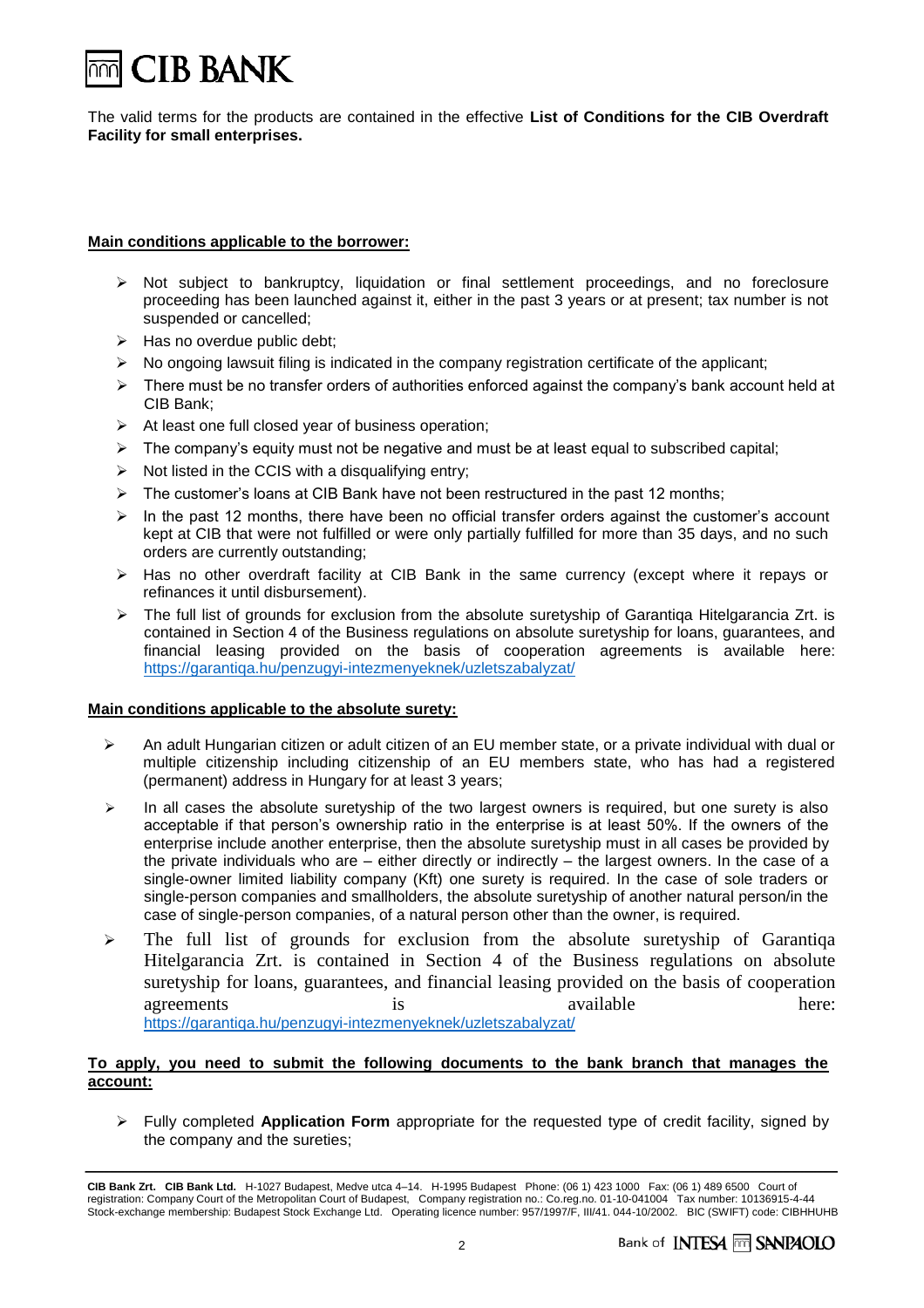$\overline{\mathbb{M}}$  CIB BANK

- ➢ Annual **financial statements** for 1 full closed year (uploaded), or duly signed returns for personal income tax (SZJA)/simplified business tax (EVA)/itemised small-taxpayer tax (KATA) for 2 years (in the case of 1 year closed, for 1 year);
- ➢ The **latest memorandum of association**, deed of establishment consolidated with amendments (and any amendments thereto, unless consolidated with the base contract, and members' resolution, if these documents require this for any borrowing).

If the private individual surety is one of the owners of the related company, it must be submitted also in the case of the related company;

 $\triangleright$  In the case of loan refinancing, the contract that underlies the liability to be refinanced.

#### **To apply, you need to submit the following documents, depending on collateral, to the bank branch that manages the account:**

- ➢ Authenticated copies of the **title deeds** for all the affected properties, issued no earlier than 30 days before (full deed and informative copy are acceptable); or the non-authenticated title deed queried by the Bank;
- ➢ Where the property offered as collateral is a land with a building on it, a layout plan or **map copy** not older than 30 days;
- ➢ Property **valuation** (commissioned by the Bank);
- $\triangleright$  In the case of undivided shared ownership, the agreement on the division of usage rights, and statement on waiver of pre-emptive rights; in the case of companies and public institutions, it is only acceptable with the counter-signature of a legal representative.
- $\triangleright$  In the case of a let property the rental agreement (presentation of the original in the branch)
- ➢ Documentation related to the surety acceptance of Garantiqa Hitelgarancia Zrt.: <https://garantiqa.hu/penzugyi-intezmenyeknek/kerelmi-nyomtatvanyok/cosme/>

You can download the application form from our website (www.cib.hu) or you can receive a physical copy in any of our branches.

**Our bank makes a decision on the credit application** submitted with no deficiencies, and the contract may be signed in the case of a positive decision.

# **Documents to be submitted for signing the contract:**

- ➢ **NAV tax clearance certificate** issued within the past 30 days, **OR**
- ➢ The customer is listed on the **NAV website** among taxpayers with **no unpaid public dues** or among qualified **taxpayers**;

# **Documents required for disbursement:**

- ➢ A validly executed (signed) **loan and mortgage contract** (in case required by the Bank, executed as a unilateral debt acknowledgement statement or bilateral public deed);
- ➢ **Absolute suretyship contract** (in case required by the Bank, executed as a unilateral debt acknowledgement statement or bilateral public deed);
- ➢ **Mortgage registration application registered** by the Land Office or a **title deed** issued within the past 30 days and containing the registration request at least in the form of a margin note, or the nonauthentic title deed requested by the Bank;
- ➢ Valid portfolio guarantee suretyship by Garantiqa Hitelgarancia Zrt.
- ➢ Collection order based on a **letter of authorisation**;

**CIB Bank Zrt. CIB Bank Ltd.** H-1027 Budapest, Medve utca 4–14. H-1995 Budapest Phone: (06 1) 423 1000 Fax: (06 1) 489 6500 Court of registration: Company Court of the Metropolitan Court of Budapest, Company registration no.: Co.reg.no. 01-10-041004 Tax number: 10136915-4-44 Stock-exchange membership: Budapest Stock Exchange Ltd. Operating licence number: 957/1997/F, III/41. 044-10/2002. BIC (SWIFT) code: CIBHHUHB